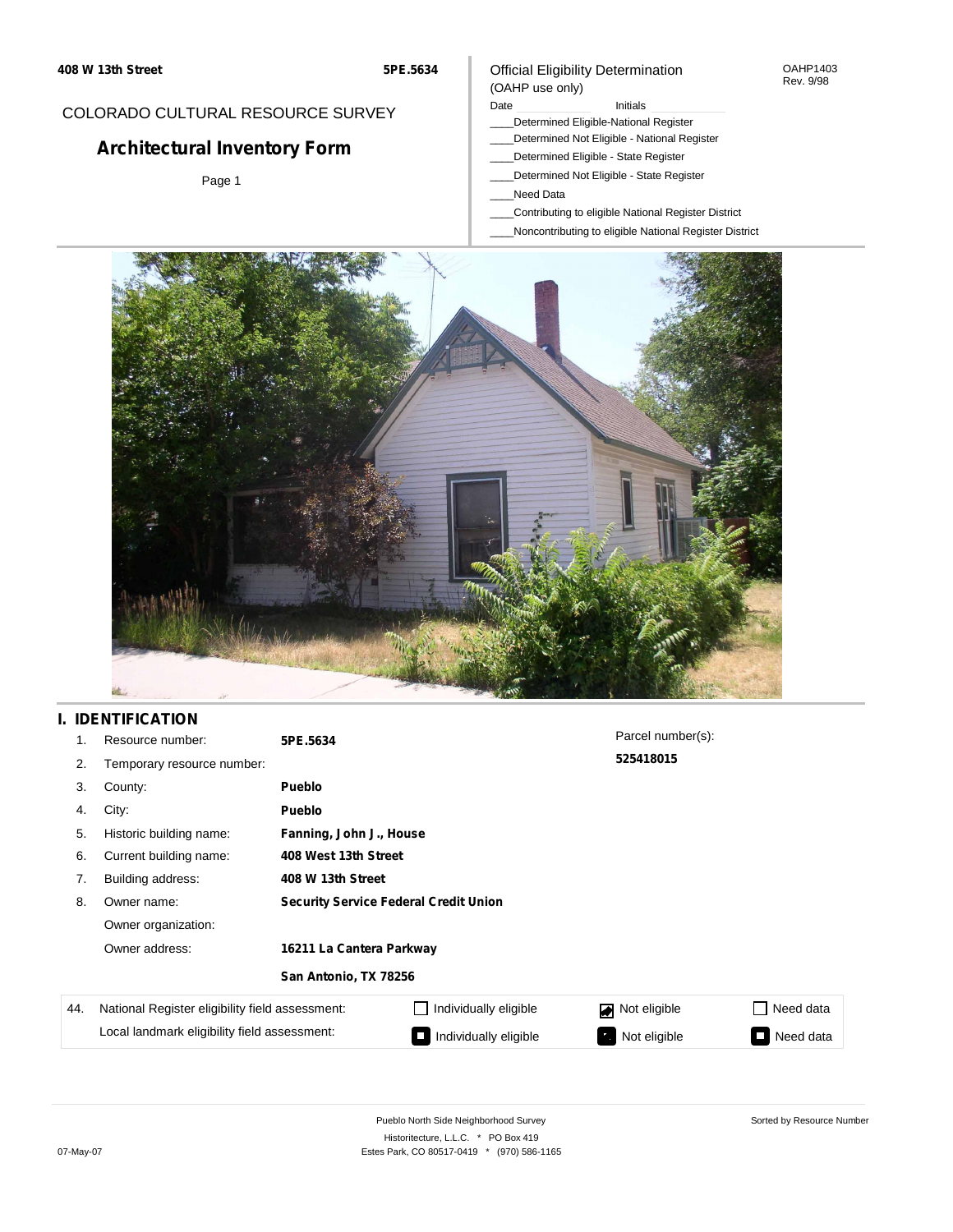Sorted by Resource Number

### **Architectural Inventory Form**

Page 2

### **II. GEOGRAPHIC INFORMATION**

| 9.  | P.M.                    |     | 6th             |    |     | Township:                            |  |                         | <b>20S</b> |    |           |           | Range:            | 65W |         |
|-----|-------------------------|-----|-----------------|----|-----|--------------------------------------|--|-------------------------|------------|----|-----------|-----------|-------------------|-----|---------|
|     |                         | SE. | 1/4             | of | NE. | 1/4                                  |  | of NW                   | 1/4        | of | <b>SE</b> | 1/4       | of Section        |     | 25      |
|     | 10. UTM reference zone: |     |                 |    | 13  |                                      |  |                         |            |    |           |           |                   |     |         |
|     | Easting:                |     |                 |    |     | 533943                               |  |                         |            |    |           | Northing: |                   |     | 4236612 |
| 11. |                         |     | USGS quad name: |    |     |                                      |  | <b>Northeast Pueblo</b> |            |    |           | Scale:    |                   |     | 7.5     |
|     | Year:                   |     |                 |    |     | 1961 (Photorevised 1970 and<br>1974) |  |                         |            |    |           |           |                   |     |         |
| 12. | $Lot(s)$ :              |     |                 |    |     | Lot 4: Block 26                      |  |                         |            |    |           |           |                   |     |         |
|     | Addition:               |     |                 |    |     | <b>County Addition</b>               |  |                         |            |    |           |           | Year of addition: |     | 1869    |

13. Boundary description and justification:

The boundary, as described above, contains but does not exceed the land historically associated with this property.

П Metes and bounds exist:

### **III. ARCHITECTURAL DESCRIPTION**

| 14. | Building plan (footprint, shape):    | <b>Irregular Plan</b>                         |                       |
|-----|--------------------------------------|-----------------------------------------------|-----------------------|
|     | Other building plan descriptions:    |                                               |                       |
| 15. | Dimensions in feet (length x width): | 1,054 square feet                             |                       |
| 16. | Number of stories:                   | 1                                             |                       |
| 17. | Primary external wall material(s):   | <b>Wood/Horizontal Siding</b><br>Wood/Shingle | Other wall materials: |
| 18. | Roof configuration:                  | <b>Gabled Roof/Cross Gabled Roof</b>          |                       |
|     | Other roof configurations:           |                                               |                       |
| 19. | Primary external roof material:      | <b>Asphalt Roof/Composition Roof</b>          |                       |
|     | Other roof materials:                |                                               |                       |
| 20. | Special features:                    | Fence                                         |                       |
|     |                                      | Chimney                                       |                       |
|     |                                      | Porch                                         |                       |

21. General architectural description:

Oriented to the north, this house appears to rest on a concrete sill, most likely installed after construction. White-painted, horizontal wood siding, with narrow cornerboards, clads the exterior walls. Windows are generally 1-over-1-light, double-hung **sash, with white-painted wood frames and green-painted wood surrounds. Four-light windows enclose a porch on the** southwest corner of the house. A window opening in the south-facing gable has been boarded shut. A shed-roof porch fills the **inside (northeast-facing) corner. White-painted, square-cut wood shingles cover the kneewall. Spanning between the kneewalls** and the porch's ceiling are wire-mesh screen. A white, aluminum-frame storm door opens near the west end of the porch. Another doorway opens in the south elevation of a shed-roofed structure protruding south of center on the east elevation. Brown-gray asphalt shingles cover the main cross-gabled and porch roofs. White-painted wood soffit and green-painted wood fascia box the eaves. Decorative stickwork, with turned spindles and finials, fills the north-facing gable. A tall, red-brick **chimney emerges near the junction of the roof ridges.**

22. Architectural style:

**Late Victorian**

Other architectural styles: Building type:

Pueblo North Side Neighborhood Survey Historitecture, L.L.C. \* PO Box 419 07-May-07 **Estes Park, CO 80517-0419** \* (970) 586-1165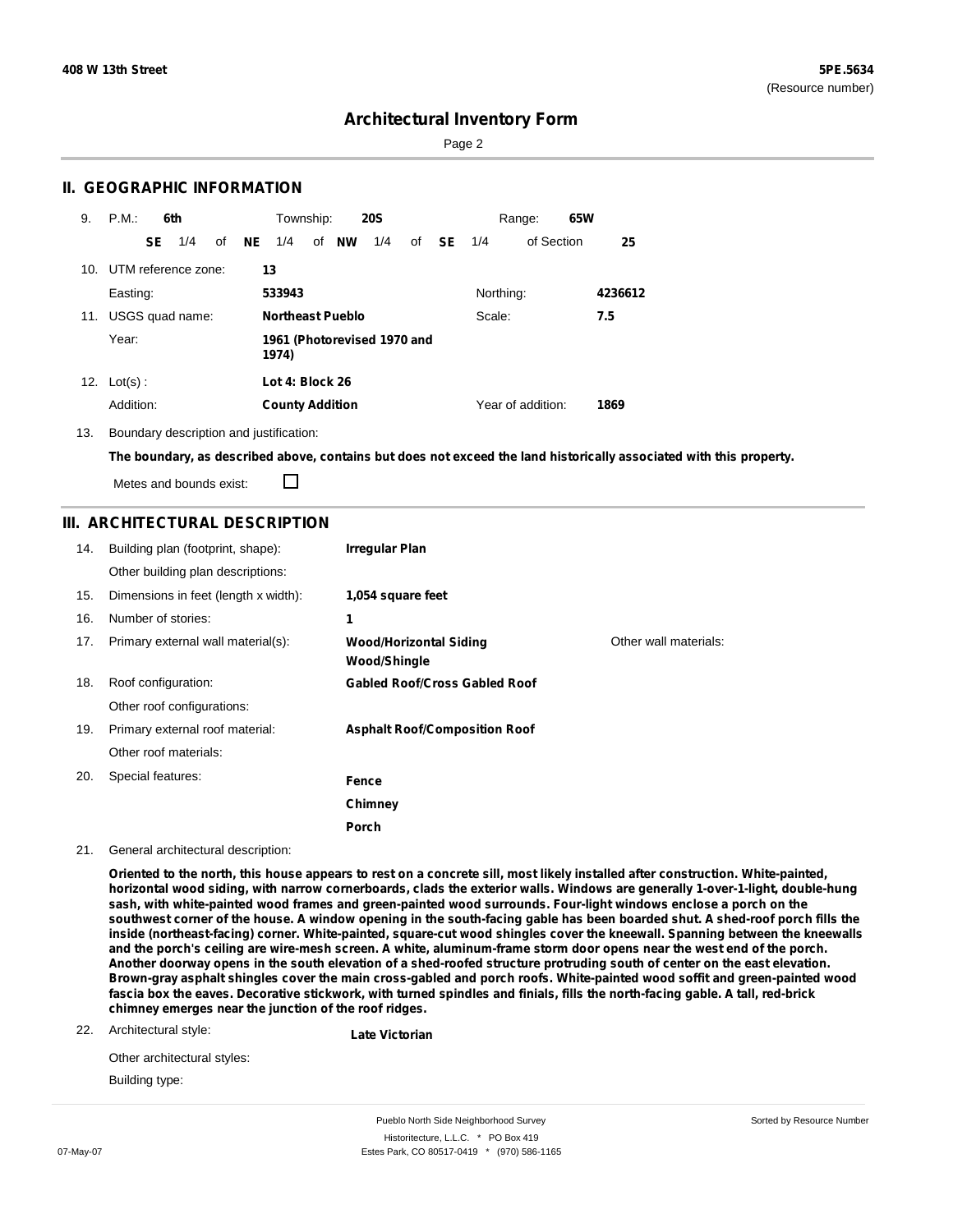Sorted by Resource Number

## **Architectural Inventory Form**

Page 3

#### 23. Landscape or special setting features:

This property is located on terrain sloping downward from north to south, with an elevation of around 4,700 feet above mean sea level. The neighborhood features modest, one- and two-story houses. Most of the houses here have an unusually shallow setback from West 13th Street, the busy, principal east-west thoroughfare through this area. This property is situated on the south side of West 13th Street, between 1221 North Grand Avenue to the east and 410 West 13th Street to the west. A plantedgrass yard, with mature landscaping, surrounds the building. Encircling the property is a wood privacy fence. Along the **southern edge of the property, along an east-west-oriented alley, is a gravel parking area.**

- 24. Associated buildings, features or objects:
	- 1 : Type: **Shed** Describe: **A standard kit-built shed is located on the southwest corner of the lot. Oriented to the south, the structure lacks a formal foundation. The walls consist of white-painted sheet metal. Paired, sliding doors of the same description dominate the front (south) elevation. The front-gabled roof also consists of sheet metal.**

#### **IV. ARCHITECTURAL HISTORY**

| 25. | Date of Construction:  | Estimate:  | 1890                             | Actual:                                                                                                                                                 |
|-----|------------------------|------------|----------------------------------|---------------------------------------------------------------------------------------------------------------------------------------------------------|
|     | Source of Information: |            |                                  | Sanborn Fire Insurance Maps (for Pueblo, Colorado). New York: Sanborn Map and<br>Publishing Co., 1883, 1886, 1889, 1893, 1904-05, 1904-51, and 1904-52. |
| 26. | Architect:             | unknown    |                                  |                                                                                                                                                         |
|     | Source of information: |            |                                  |                                                                                                                                                         |
| 27. | Builder:               | unknown    |                                  |                                                                                                                                                         |
|     | Source of information: |            |                                  |                                                                                                                                                         |
| 28. | Original Owner:        | John Grund |                                  |                                                                                                                                                         |
|     | Source of information: |            | Co. consulted 1886 through 2003. | Pueblo City Directory. Pueblo, Co.; Salt Lake City; Kansas City, Mo.; and others: R.L. Polk &                                                           |
| 29. | Construction history:  |            |                                  |                                                                                                                                                         |

According to Pueblo County Tax Assessor records, this building was constructed in 1900. However it appears on an 1893 **Sanborn map. This house has not been significantly altered since its construction.**

30. Location: **original Date of move(s):** 

#### **V. HISTORICAL ASSOCIATIONS**

|     | 31. Original use(s): | <b>Single Dwelling</b> |
|-----|----------------------|------------------------|
| 32. | Intermediate use(s): | <b>Single Dwelling</b> |
| 33. | Current use(s):      | <b>Single Dwelling</b> |
|     | 34. Site type(s):    | residence              |

35. Historical background:

The earliest resident associated with this house, constructed around 1890, was John Grund, proprietor of a bus and carriage line. From around 1909 through 1914, the resident was John J. Fanning, a molder for the Pueblo Foundry and Machine **Company. He later moved, dying on February 10, 1924, at the age of 71.**

Around 1919, Sadie E. Hall resided at this address, remaining here through 1925. She was the mother of Mrs. Sam Metzger and Mrs. R. Sewell. Hall died on December 11, 1936, at the age of 78. Around 1930, the resident was pharmacist Clarence A. Potter, founder and proprietor of Potter's Pharmacy from 1923 until 1949. This store was originally located at 715 West 13th Street and **late r moved to 1214 North Elizabeth Street.**

In 1935 the resident was Hugh G. Murphy, and George T Brown lived here around 1940. Prior to 1945, Roy Edmiston purchased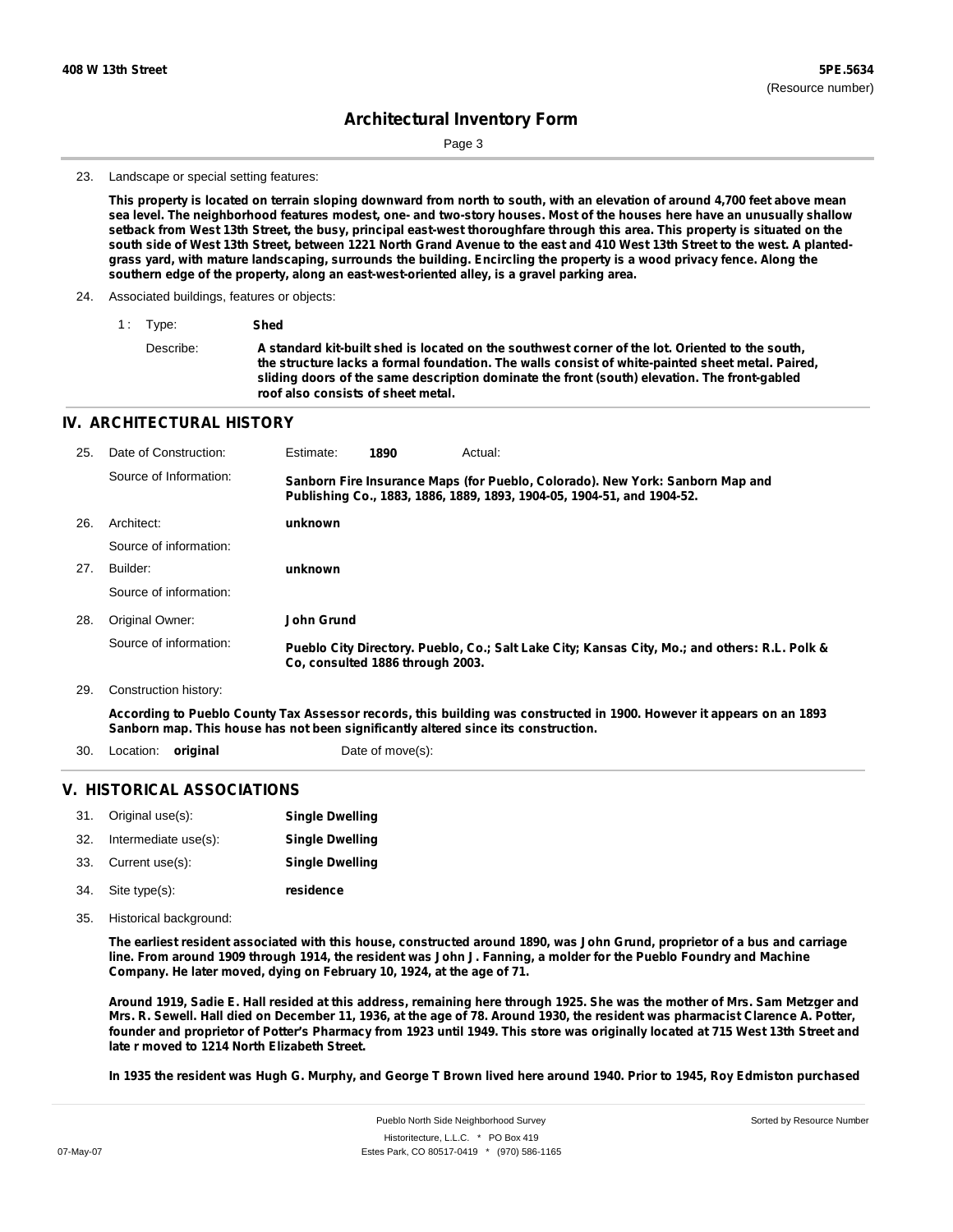Page 4

this property and resided here until his death in 1967. He came to Pueblo around 1935. With his wife, Sylvia, Roy had three children: Rowena Gallemore, Eugene Edmiston, and Roberta Reynolds. All of the children owned the property at various times following their father's death. Security Service Federal Credit Union obtained the lot and house from Roberta Reynolds in 2005.

#### 36. Sources of information:

**"Potter (Clarence A.)" [obituary]. Pueblo Chieftain, 17 March 1970, p. 10A.**

**"Sadie E. Hall" [obituary]. Pueblo Chieftain, 12 December 1936, p. 2.**

**"Fanning (John J.)" [obituary]. Pueblo Chieftain, 11 February 1924, p. 10.**

**"Edminston (Roy E.)" [obituary]. Pueblo Chieftain, 14 August 1967, p. 6B.**

**Pueblo County Office of Tax Assessor. Property information card [internet].**

**Pueblo City Directory. Pueblo, Co.; Salt Lake City; Kansas City, Mo.; and others: R.L. Polk & Co, consulted 1886 through 2003.**

**Sanborn Fire Insurance Maps (for Pueblo, Colorado). New York: Sanborn Map and Publishing Co., 1883, 1886, 1889, 1893, 1904-05, 1904-51, and 1904-52.**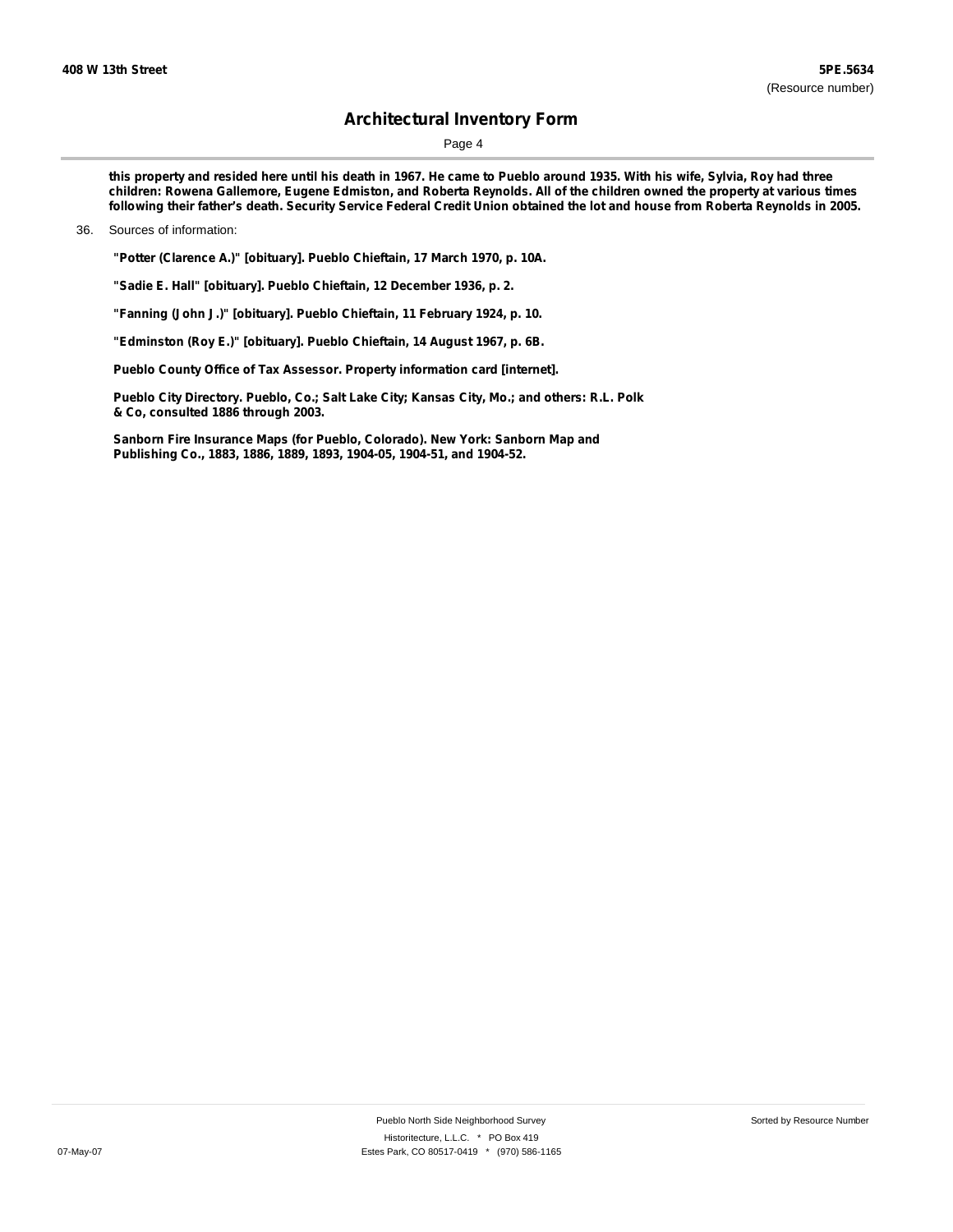÷

Sorted by Resource Number

# **Architectural Inventory Form**

Page 5

|                                               | <b>VI. SIGNIFICANCE</b>                                                                                                                                                                             |  |  |  |  |  |  |  |
|-----------------------------------------------|-----------------------------------------------------------------------------------------------------------------------------------------------------------------------------------------------------|--|--|--|--|--|--|--|
| 37.                                           | Local landmark designation:<br>Yes $\Box$<br>No.<br>$\mathbf{r}_1$                                                                                                                                  |  |  |  |  |  |  |  |
|                                               | Designation authority:                                                                                                                                                                              |  |  |  |  |  |  |  |
|                                               | Date of designation:                                                                                                                                                                                |  |  |  |  |  |  |  |
| 38.<br>Applicable National Register criteria: |                                                                                                                                                                                                     |  |  |  |  |  |  |  |
|                                               |                                                                                                                                                                                                     |  |  |  |  |  |  |  |
|                                               | A. Associated with events that have made a significant contribution to the broad pattern of our history.<br>H<br>B. Associated with the lives of persons significant in our past.<br>$\mathbf{I}$   |  |  |  |  |  |  |  |
|                                               | C. Embodies the distinctive characteristics of a type, period, or method of construction, or represents the work<br>◙                                                                               |  |  |  |  |  |  |  |
|                                               | of a master, or that possess high artistic values, or represents a significant and distinguished entity whose<br>components may lack individual distinction.                                        |  |  |  |  |  |  |  |
|                                               | D. Has yielded, or may be likely to yield, information important in history or prehistory.                                                                                                          |  |  |  |  |  |  |  |
|                                               | Qualifies under Criteria Considerations A through G (see manual).<br>$\overline{\phantom{a}}$                                                                                                       |  |  |  |  |  |  |  |
|                                               | Does not meet any of the above National Register criteria.                                                                                                                                          |  |  |  |  |  |  |  |
|                                               | <b>Pueblo Standards for Designation:</b>                                                                                                                                                            |  |  |  |  |  |  |  |
|                                               | 1a. History                                                                                                                                                                                         |  |  |  |  |  |  |  |
|                                               | Have direct association with the historical development of the city, state, or nation; or<br>$\overline{\phantom{a}}$ .                                                                             |  |  |  |  |  |  |  |
|                                               | <u>1b. History</u>                                                                                                                                                                                  |  |  |  |  |  |  |  |
|                                               | Be the site of a significant historic event; or<br>$\Box$                                                                                                                                           |  |  |  |  |  |  |  |
|                                               | 1c. History                                                                                                                                                                                         |  |  |  |  |  |  |  |
|                                               | Have direct and substantial association with a person or group of persons who had influence on society.<br>$\Box$                                                                                   |  |  |  |  |  |  |  |
|                                               | 2a. Architecture                                                                                                                                                                                    |  |  |  |  |  |  |  |
|                                               | Embody distinguishing characteristics of an architectural style or type; or<br>$\Box$                                                                                                               |  |  |  |  |  |  |  |
|                                               | 2b. Architecture<br>Be a significant example of the work of a recognized architect or master builder, or                                                                                            |  |  |  |  |  |  |  |
|                                               | $\overline{\phantom{a}}$<br>2c. Architecture                                                                                                                                                        |  |  |  |  |  |  |  |
|                                               | Contain elements of architectural design, engineering, materials, craftsmanship, or artistic merit which represent a<br>$\Box$<br>significant or influential innovation;                            |  |  |  |  |  |  |  |
|                                               | 2d. Architecture                                                                                                                                                                                    |  |  |  |  |  |  |  |
|                                               | Portray the environment of a group of people or physical development of an area of the city in an era of history<br>$\overline{\phantom{a}}$<br>characterized by a distinctive architectural style. |  |  |  |  |  |  |  |
|                                               | 3a. Geography                                                                                                                                                                                       |  |  |  |  |  |  |  |
|                                               | Have a prominent location or be an established, familiar, and orienting visual feature of the contemporary city, or                                                                                 |  |  |  |  |  |  |  |
|                                               | 3b. Geography                                                                                                                                                                                       |  |  |  |  |  |  |  |
|                                               | Promote understanding and appreciation of Pueblo's environment by means of distinctive physical characteristics<br>or rarity; or                                                                    |  |  |  |  |  |  |  |
|                                               | 3c. Geography                                                                                                                                                                                       |  |  |  |  |  |  |  |
|                                               | Make a special contribution to Pueblo's distinctive character.<br>$\Box$                                                                                                                            |  |  |  |  |  |  |  |
|                                               | Not Applicable                                                                                                                                                                                      |  |  |  |  |  |  |  |
|                                               | Does not meet any of the above Pueblo landmark criteria.<br>$\Box$                                                                                                                                  |  |  |  |  |  |  |  |
| 39.                                           | Area(s) of Significance:<br><b>Architecture</b>                                                                                                                                                     |  |  |  |  |  |  |  |
| 40.                                           | Period of Significance:<br>ca. 1890                                                                                                                                                                 |  |  |  |  |  |  |  |
| 41.                                           | National:<br>State<br>Level of significance:<br>Local<br>κ,<br><b>The State</b>                                                                                                                     |  |  |  |  |  |  |  |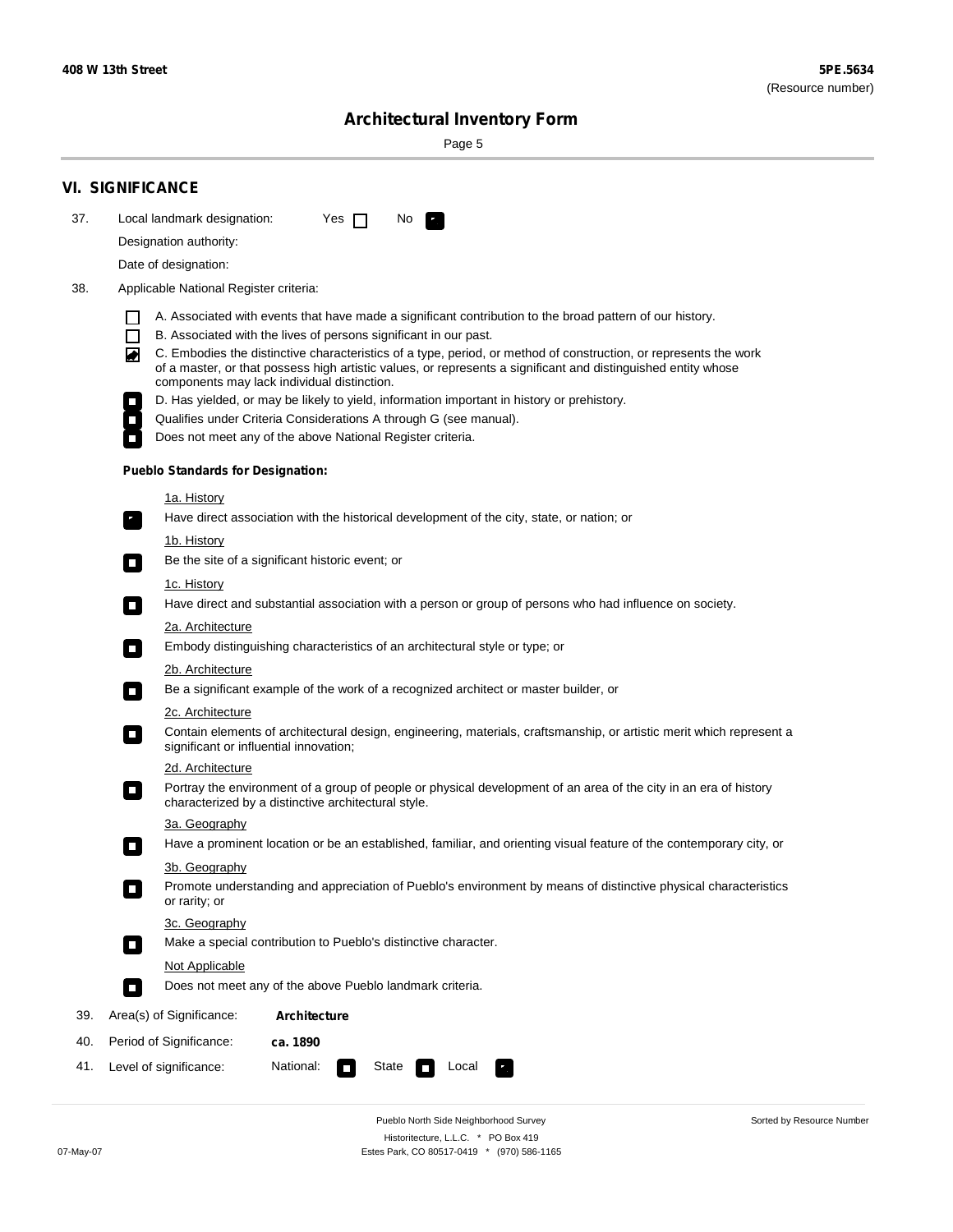Page 6

#### 42. Statement of significance:

This property is historically significant under Pueblo Local Landmark criterion 1A for its association with the development of Pueblo's North Side Neighborhood, particularly as one of the earliest dwellings constructed here. As well, the house is architecturally significant under National Register criterion C (Pueblo Local Landmark criterion 2A) as an intact example of a **modest, Late Victorian house. However, the levels of architectural and historical significance, combined with physical** integrity, are not to the extent that this property would qualify for individual listing in the National Register of Historic Places, the Colorado State Register of Historic Properties, or as a City of Pueblo Landmark. It is, nonetheless, a contributing **resource within any potential historic district.**

43. Assessment of historic physical integrity related to significance:

Constructed around 1890, this house exhibits a high level of physical integrity relative to the seven aspects of integrity as defined by the National Park Service and the Colorado Historical Society: location, setting, design, materials, workmanship, feeling, and association. The building has not been significantly altered since its construction. The building retains sufficient **physical integrity to convey its significance.**

### **VII. NATIONAL REGISTER ELIGIBILITY ASSESSMENT**



**classes. Its diversity of architectural styles and forms directly represents the city's changing economic and cultural climates. As well, the neighborhood is distinctive because it appears to have evolved independently of the area's dominant industry, steel manufacturing.**

> Yes Yes

No **DI**N/A No  $\blacksquare$  N/A  $\blacksquare$ 

If there is National Register district potential, is this building contributing:

If the building is in existing National Register district, is it contributing: 46.

### **VIII. RECORDING INFORMATION**

| 47. | Photograph numbers): | <b>CD-ROM Photo Disc: North Side Photos</b><br>File Name(s): 13thstw408                                                       |
|-----|----------------------|-------------------------------------------------------------------------------------------------------------------------------|
|     | Negatives filed at:  | <b>Special Collections</b><br><b>Robert Hoag Rawlings Public Library</b><br>100 East Abriendo Avenue<br>Pueblo, CO 81004-4290 |
| 48. | Report title:        | <b>Pueblo North Side Neighborhood Survey</b>                                                                                  |
| 49. | $Date(s)$ :          | 06/22/05                                                                                                                      |
| 50. | Recorder(s):         | <b>Adam Thomas</b>                                                                                                            |
| 51. | Organization:        | Historitecture, L.L.C.                                                                                                        |
| 52. | Address:             | <b>PO Box 419</b>                                                                                                             |
|     |                      | Estes Park, CO 80517-0419                                                                                                     |
| 53. | Phone number(s):     | (970) 586-1165                                                                                                                |
|     |                      |                                                                                                                               |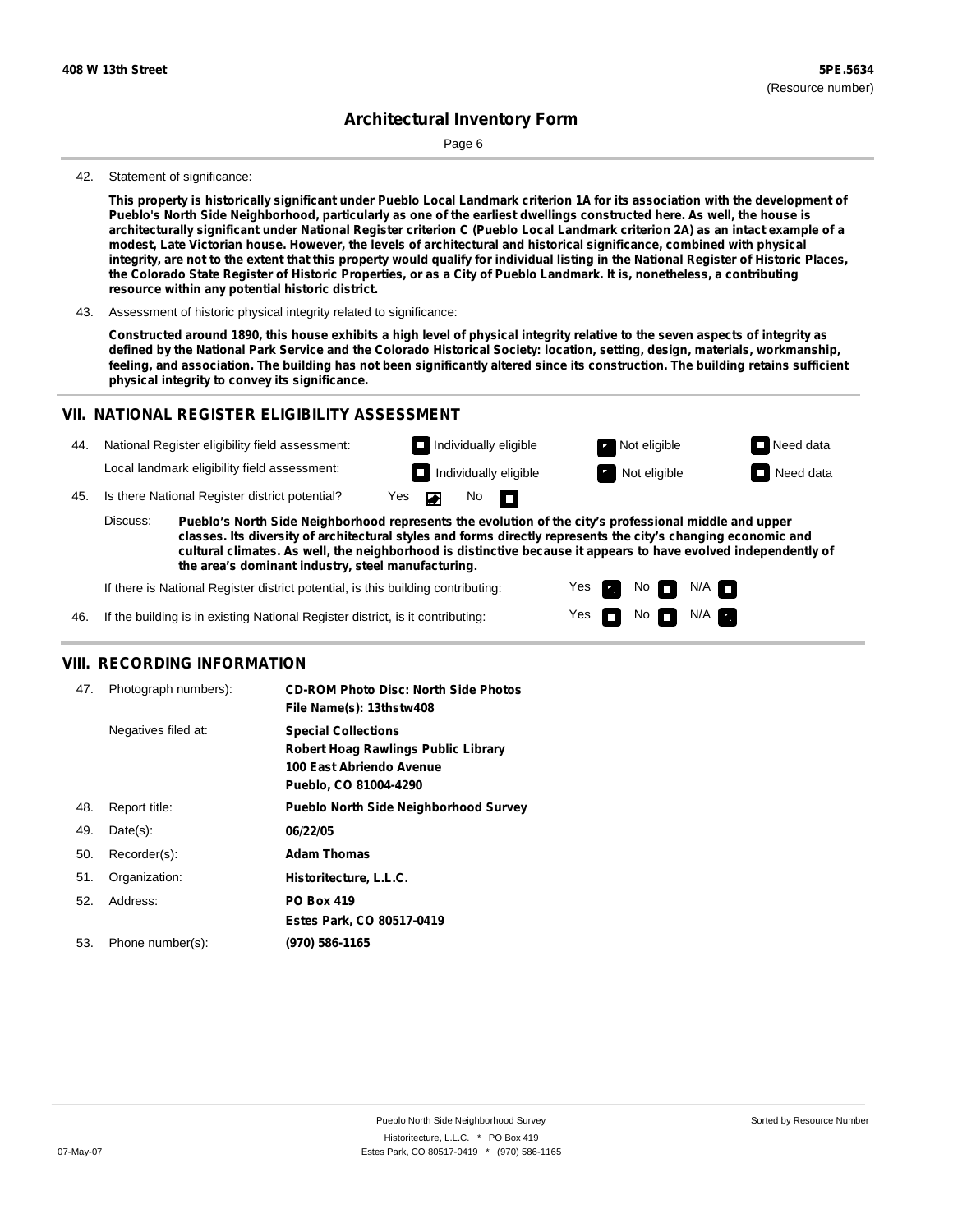Page 7